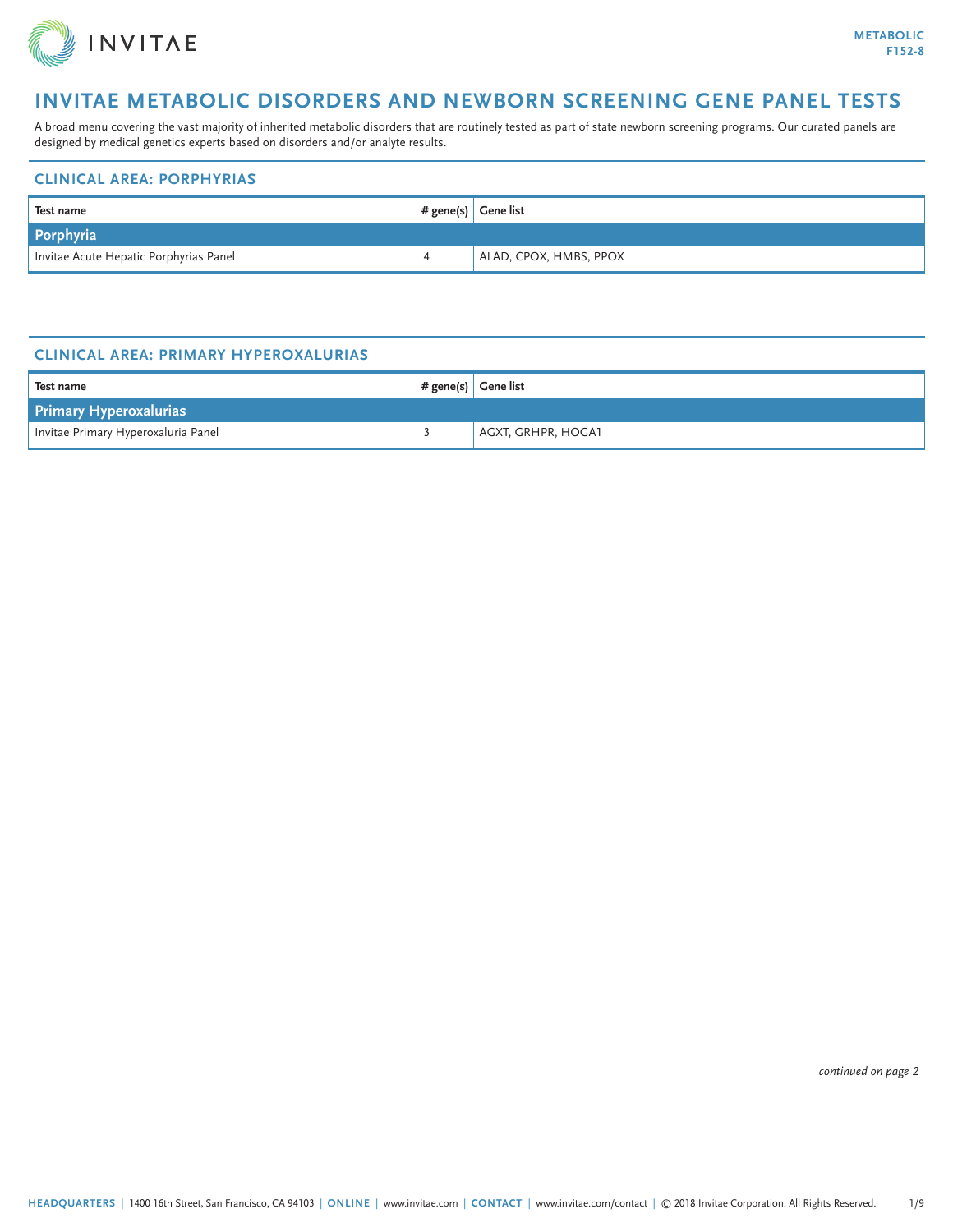

| Test name                                                                           |                                                                          | # gene(s)      | <b>Gene list</b>                                                                                                                                                                                                                                                                                                                                                                                                                                                                                                                                                                                                                                                                                                                                                                 |  |
|-------------------------------------------------------------------------------------|--------------------------------------------------------------------------|----------------|----------------------------------------------------------------------------------------------------------------------------------------------------------------------------------------------------------------------------------------------------------------------------------------------------------------------------------------------------------------------------------------------------------------------------------------------------------------------------------------------------------------------------------------------------------------------------------------------------------------------------------------------------------------------------------------------------------------------------------------------------------------------------------|--|
| <b>Metabolic Disorders Newborn Screening Confirmation</b>                           |                                                                          |                |                                                                                                                                                                                                                                                                                                                                                                                                                                                                                                                                                                                                                                                                                                                                                                                  |  |
|                                                                                     | Invitae Metabolic Disorders Newborn Screening Confirmation Panel         | 93             | ABCD1, ABCD4, ACAD8, ACADM, ACADS, ACADSB, ACADVL, ACAT1, ACSF3,<br>AHCY, ALDH4A1, ARG1, ASL, ASS1, AUH, BCKDHA, BCKDHB, BTD, CBS, CD320,<br>CFTR, CPS1, CPT1A, CPT2, DBT, DNAJC19, ETFA, ETFB, ETFDH, ETHE1, FAH,<br>FTCD, G6PD, GAA, GALE, GALK1, GALT, GCDH, GCH1, GLA, GNMT, GSS, HADH,<br>HADHA, HADHB, HCFC1, HLCS, HMGCL, HPD, HSD17B10, IDUA, IVD, LMBRD1,<br>MATIA, MCCC1, MCCC2, MCEE, MLYCD, MMAA, MMAB, MMACHC, MMADHC,<br>MTR, MTRR, MUT, NAGS, OAT, OPA3, OTC, PAH, PCBD1, PC, PCCA, PCCB, PPM1K,<br>PRODH, PTS, QDPR, SERAC1, SLC22A5, SLC25A13, SLC25A15, SLC25A20, SLC52A1,<br>SLC52A2, SLC52A3, SMPD1, SPR, SUCLA2, SUCLG1, TAT, TAZ, TMEM70                                                                                                                   |  |
|                                                                                     | Add-on 2,4-dienoyl-CoA reductase deficiency genes                        | $\mathbf{1}$   | NADK <sub>2</sub>                                                                                                                                                                                                                                                                                                                                                                                                                                                                                                                                                                                                                                                                                                                                                                |  |
|                                                                                     | Add-on cerebral creatine deficiency genes                                | $\overline{3}$ | GAMT, GATM, SLC6A8                                                                                                                                                                                                                                                                                                                                                                                                                                                                                                                                                                                                                                                                                                                                                               |  |
|                                                                                     | Add-on congenital disorders of glycosylation genes                       | 102            | ALG1, ALG11, ALG12, ALG13, ALG14, ALG2, ALG3, ALG6, ALG8, ALG9, ATP6V0A2,<br>B3GALNT2, B3GALT6, B3GAT3, B3GLCT, B4GALNT1, B4GALT1, B4GALT7, B4GAT1,<br>CIGALTICI, CHST14, CHST3, CHST6, CHSY1, COG1, COG2, COG4, COG5, COG6,<br>COG7, COG8, DDOST, DHDDS, DOLK, DPAGT1, DPM1, DPM2, DPM3, DSE,<br>EOGT, EXT1, EXT2, FKRP, FKTN, G6PC3, GALNT3, GFPT1, GMPPA, GMPPB, GNE,<br>ISPD, LARGE1, LFNG, MAGT1, MAN1B1, MGAT2, MOGS, MPDU1, MPI, NGLY1,<br>NUS1, PAPSS2, PGM1, PGM3, PIGA, PIGL, PIGM, PIGN, PIGO, PIGQ, PIGT, PIGV,<br>PIGW, PMM2, POFUT1, POGLUT1, POMGNT1, POMGNT2, POMK, POMT1,<br>POMT2, RFT1, RPN2, RXYLT1, SEC23A, SEC23B, SLC26A2, SLC35A1, SLC35A2,<br>SLC35A3, SLC35C1, SLC35D1, SRD5A3, SSR4, ST3GAL3, ST3GAL5, STT3A, STT3B,<br>TMEM165, TRIP11, TUSC3, XYLT1 |  |
|                                                                                     | Add-on generalized leukodystrophies genes                                | 6              | ARSA, ASPA, GALC, GM2A, HEXA, HEXB                                                                                                                                                                                                                                                                                                                                                                                                                                                                                                                                                                                                                                                                                                                                               |  |
|                                                                                     | Add-on glucose transporter type 1 (GLUT1) deficiency gene                | $\mathbf{1}$   | SLC2A1                                                                                                                                                                                                                                                                                                                                                                                                                                                                                                                                                                                                                                                                                                                                                                           |  |
|                                                                                     | Add-on glycine encephalopathy genes                                      | 6              | AMT, GCSH, GLDC, LIAS, NFU1, SLC6A9                                                                                                                                                                                                                                                                                                                                                                                                                                                                                                                                                                                                                                                                                                                                              |  |
|                                                                                     | Add-on mucopolysaccharidosis type II (MPSII) gene                        | $\mathbf{1}$   | IDS                                                                                                                                                                                                                                                                                                                                                                                                                                                                                                                                                                                                                                                                                                                                                                              |  |
|                                                                                     | Add-on Niemann-Pick type C genes                                         | $\overline{2}$ | NPC1, NPC2                                                                                                                                                                                                                                                                                                                                                                                                                                                                                                                                                                                                                                                                                                                                                                       |  |
|                                                                                     | Add-on pyridoxal 5'-phosphate-dependent epilepsy gene                    | $\mathbf{1}$   | <b>PNPO</b>                                                                                                                                                                                                                                                                                                                                                                                                                                                                                                                                                                                                                                                                                                                                                                      |  |
|                                                                                     | Add-on pyridoxine-responsive epilepsy gene                               | $\mathbf{1}$   | ALDH7A1                                                                                                                                                                                                                                                                                                                                                                                                                                                                                                                                                                                                                                                                                                                                                                          |  |
|                                                                                     | Add-on Smith-Lemli-Opitz syndrome gene                                   | $\mathbf{1}$   | DHCR7                                                                                                                                                                                                                                                                                                                                                                                                                                                                                                                                                                                                                                                                                                                                                                            |  |
|                                                                                     | Add-on cerebrotendinous xanthomatosis gene                               | $\mathbf{1}$   | CYP27A1                                                                                                                                                                                                                                                                                                                                                                                                                                                                                                                                                                                                                                                                                                                                                                          |  |
|                                                                                     | Add-on 3-hydroxy-3-methylglutaryl-CoA (HMG-CoA) lyase<br>deficiency gene | 1              | HMGCS2                                                                                                                                                                                                                                                                                                                                                                                                                                                                                                                                                                                                                                                                                                                                                                           |  |
|                                                                                     | Add-on neuronal ceroid lipofuscinosis genes                              | 10             | ATP13A2, CLN2 (TPP1), CLN3, CLN5, CLN6, CLN8, CTSD, KCTD7, MFSD8, PPT1                                                                                                                                                                                                                                                                                                                                                                                                                                                                                                                                                                                                                                                                                                           |  |
|                                                                                     | Add-on succinyl-CoA:3-ketoacid CoA transferase (SCOT)<br>deficiency gene | $\mathbf{I}$   | OXCT1                                                                                                                                                                                                                                                                                                                                                                                                                                                                                                                                                                                                                                                                                                                                                                            |  |
|                                                                                     | Add-on elevated very long chain fatty acids genes                        | 14             | ACOX1, HSD17B4, PEX1, PEX2, PEX3, PEX5, PEX6, PEX10, PEX12, PEX13, PEX14,<br>PEX16, PEX19, PEX26                                                                                                                                                                                                                                                                                                                                                                                                                                                                                                                                                                                                                                                                                 |  |
| <b>Screening Panel</b>                                                              | Invitae Lysosomal Storage Disorders Newborn                              | 6              | GAA, GALC, GLA, IDS, IDUA, SMPD1                                                                                                                                                                                                                                                                                                                                                                                                                                                                                                                                                                                                                                                                                                                                                 |  |
| Invitae X-Linked Adrenoleukodystrophy Newborn Screening<br><b>Confirmation Test</b> |                                                                          | $\mathbf{1}$   | ABCD1                                                                                                                                                                                                                                                                                                                                                                                                                                                                                                                                                                                                                                                                                                                                                                            |  |
|                                                                                     | Add on peroxisomal acyl-CoA oxidase (ACOX1)<br>deficiency gene           | $\mathbf{1}$   | ACOX1                                                                                                                                                                                                                                                                                                                                                                                                                                                                                                                                                                                                                                                                                                                                                                            |  |
|                                                                                     | Add-on elevated very long chain fatty acids genes                        | 13             | HSD17B4, PEX1, PEX2, PEX3, PEX5, PEX6, PEX10, PEX12, PEX13, PEX14, PEX16,<br>PEX19, PEX26                                                                                                                                                                                                                                                                                                                                                                                                                                                                                                                                                                                                                                                                                        |  |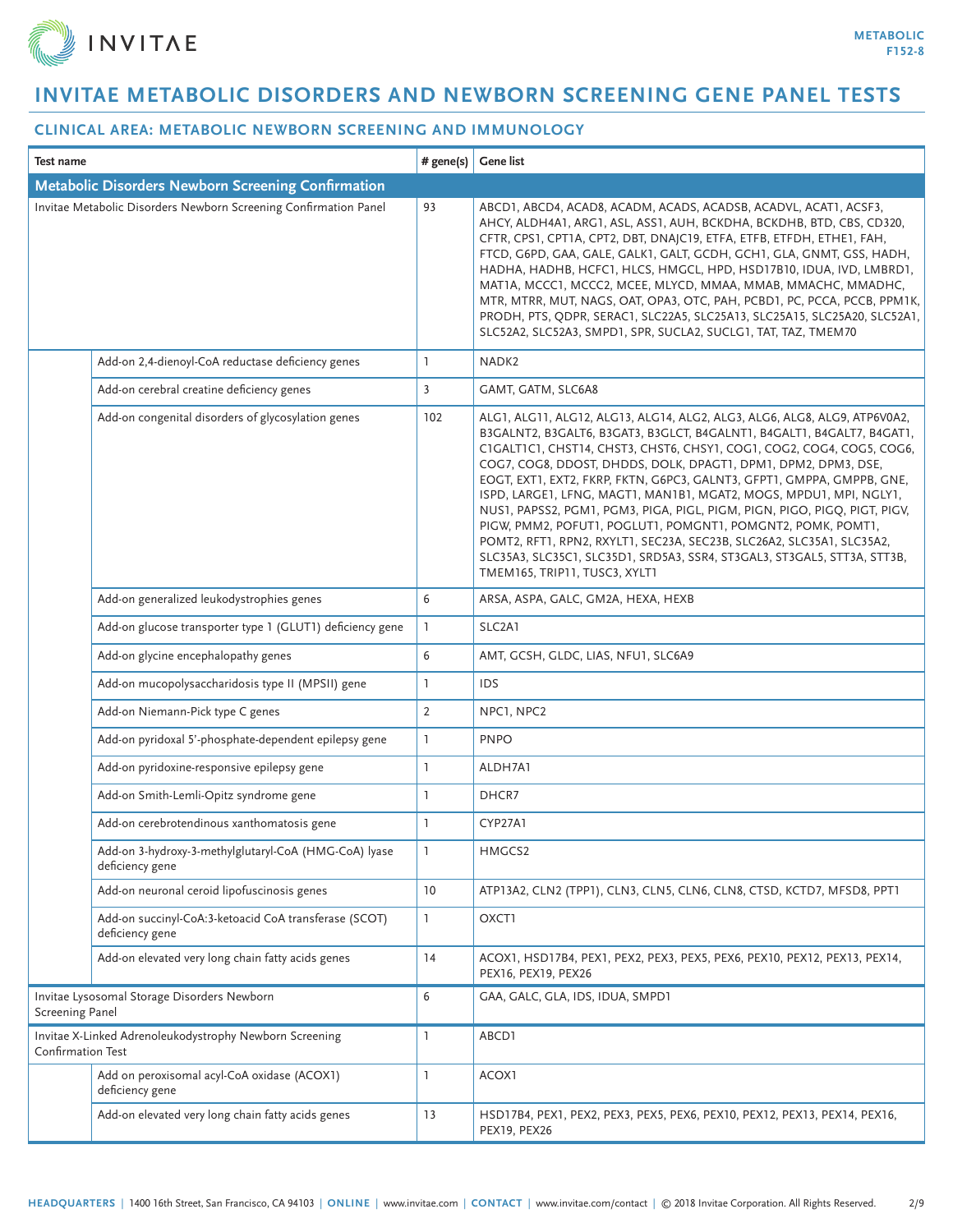

| Test name                                                  |                                                       | $#$ gene(s)     | Gene list                                                                                                                                                                                                                                                                                                                                                                                                 |
|------------------------------------------------------------|-------------------------------------------------------|-----------------|-----------------------------------------------------------------------------------------------------------------------------------------------------------------------------------------------------------------------------------------------------------------------------------------------------------------------------------------------------------------------------------------------------------|
| <b>Panels by Analyte</b>                                   |                                                       |                 |                                                                                                                                                                                                                                                                                                                                                                                                           |
| Invitae Low CO Test                                        |                                                       | 1               | SLC22A5                                                                                                                                                                                                                                                                                                                                                                                                   |
| Invitae Elevated C0/(C16+C18) Test                         |                                                       | $\mathbf{1}$    | CPT1A                                                                                                                                                                                                                                                                                                                                                                                                     |
| Invitae Elevated C3 Panel                                  |                                                       | 15              | ABCD4, BTD, CD320, HCFC1, HLCS, LMBRD1, MCEE, MMAA, MMAB, MMACHC,<br>MMADHC, MUT, PCCA, PCCB, TCN2                                                                                                                                                                                                                                                                                                        |
|                                                            | Add-on ACSF3 gene                                     | L               | ACSF3                                                                                                                                                                                                                                                                                                                                                                                                     |
| Invitae Elevated C3-DC Test                                |                                                       | <b>T</b>        | <b>MLYCD</b>                                                                                                                                                                                                                                                                                                                                                                                              |
| Invitae Elevated C4 Panel                                  |                                                       | $\overline{3}$  | ACAD8, ACADS, ETHE1                                                                                                                                                                                                                                                                                                                                                                                       |
|                                                            | Add-on limited evidence gene                          | 1               | <b>FTCD</b>                                                                                                                                                                                                                                                                                                                                                                                               |
| Invitae Elevated C4-DC Panel                               |                                                       | $\overline{2}$  | SUCLA2, SUCLG1                                                                                                                                                                                                                                                                                                                                                                                            |
| Invitae Elevated C4-OH Panel                               |                                                       | $\overline{2}$  | HADH, HIBCH                                                                                                                                                                                                                                                                                                                                                                                               |
| Invitae Elevated C4 & C5 Panel                             |                                                       | $7\overline{ }$ | ETFA, ETFB, ETFDH, ETHE1, SLC52A1, SLC52A2, SLC52A3                                                                                                                                                                                                                                                                                                                                                       |
| Invitae Elevated C5 Panel                                  |                                                       | $\overline{2}$  | ACADSB, IVD                                                                                                                                                                                                                                                                                                                                                                                               |
| Invitae Elevated C5-DC Test                                |                                                       | $\mathbf{1}$    | <b>GCDH</b>                                                                                                                                                                                                                                                                                                                                                                                               |
| Invitae Elevated C5-OH Panel                               |                                                       | 13              | ACAT1, AUH, BTD, CLPB, DNAJC19, HLCS, HMGCL, HSD17B10, MCCC1, MCCC2,<br>OPA3, SERAC1, TAZ                                                                                                                                                                                                                                                                                                                 |
| Invitae Elevated C6, C8 & C10 Test                         |                                                       | $\mathbf{1}$    | <b>ACADM</b>                                                                                                                                                                                                                                                                                                                                                                                              |
| Invitae Elevated C14 & C14:1 Test                          |                                                       | $\mathbf{1}$    | <b>ACADVL</b>                                                                                                                                                                                                                                                                                                                                                                                             |
| Invitae Elevated C16-OH, C16:1-OH, C18-OH & C18:1-OH Panel |                                                       | $\overline{2}$  | HADHA, HADHB                                                                                                                                                                                                                                                                                                                                                                                              |
| Invitae Elevated C16, C16:1, C18, & C18:1 Panel            |                                                       | $\overline{2}$  | CPT2, SLC25A20                                                                                                                                                                                                                                                                                                                                                                                            |
| Invitae Elevated Arginine Test                             |                                                       | $\mathbf{1}$    | ARG1                                                                                                                                                                                                                                                                                                                                                                                                      |
| Invitae Elevated Citrulline Panel                          |                                                       | $\overline{4}$  | ASL, ASS1, PC, SLC25A13                                                                                                                                                                                                                                                                                                                                                                                   |
|                                                            | Add-on dihydrolipoamide dehydrogenase deficiency gene | $\mathbf{1}$    | <b>DLD</b>                                                                                                                                                                                                                                                                                                                                                                                                |
| Invitae Low Citrulline Panel                               |                                                       | $\overline{3}$  | CPS1, NAGS, OTC                                                                                                                                                                                                                                                                                                                                                                                           |
|                                                            | Add-on limited evidence gene                          | ı               | ALDH18A1                                                                                                                                                                                                                                                                                                                                                                                                  |
| Invitae Elevated Glycine Panel                             |                                                       | 6               | AMT, GLDC, GCSH, LIAS, NFU1, SLC6A9                                                                                                                                                                                                                                                                                                                                                                       |
|                                                            | Add-on organic acidemia genes                         | 56              | ACAD8, ACADSB, ACAT1, ACSF3, ASPA, AUH, BCKDHA, BCKDHB, BTD, D2HGDH,<br>DBT, DHTKD1, DLD, DNAJC19, ETFA, ETFB, ETFDH, ETHE1, FBP1, FH, FTCD,<br>GCDH, GSS, HIBCH, HLCS, HMGCL, HSD17B10, IDH2, IVD, L2HGDH, MCCC1,<br>MCCC2, MCEE, MLYCD, MMAA, MMAB, MMACHC, MMADHC, MUT, NFU1,<br>OGDH, OPA3, OPLAH, OXCT1, PCCA, PCCB, POLG, PPM1K, SERAC1, SLC13A5,<br>SLC25A1, SLC25A19, SUCLA2, SUCLG1, TAZ, TMEM70 |
| Invitae Elevated Leucine Panel                             |                                                       | 5               | BCKDHA, BCKDHB, DBT, DLD, PPM1K                                                                                                                                                                                                                                                                                                                                                                           |
| Invitae Elevated Methionine Panel                          |                                                       | $\overline{4}$  | AHCY, CBS, GNMT, MAT1A                                                                                                                                                                                                                                                                                                                                                                                    |
|                                                            | Add-on additional causes of elevated methionine genes | $\overline{2}$  | FAH, SLC25A13                                                                                                                                                                                                                                                                                                                                                                                             |
|                                                            | Invitae Elevated Phenylalanine Panel                  | 6               | GCH1, PAH, PCBD1, PTS, QDPR, SPR                                                                                                                                                                                                                                                                                                                                                                          |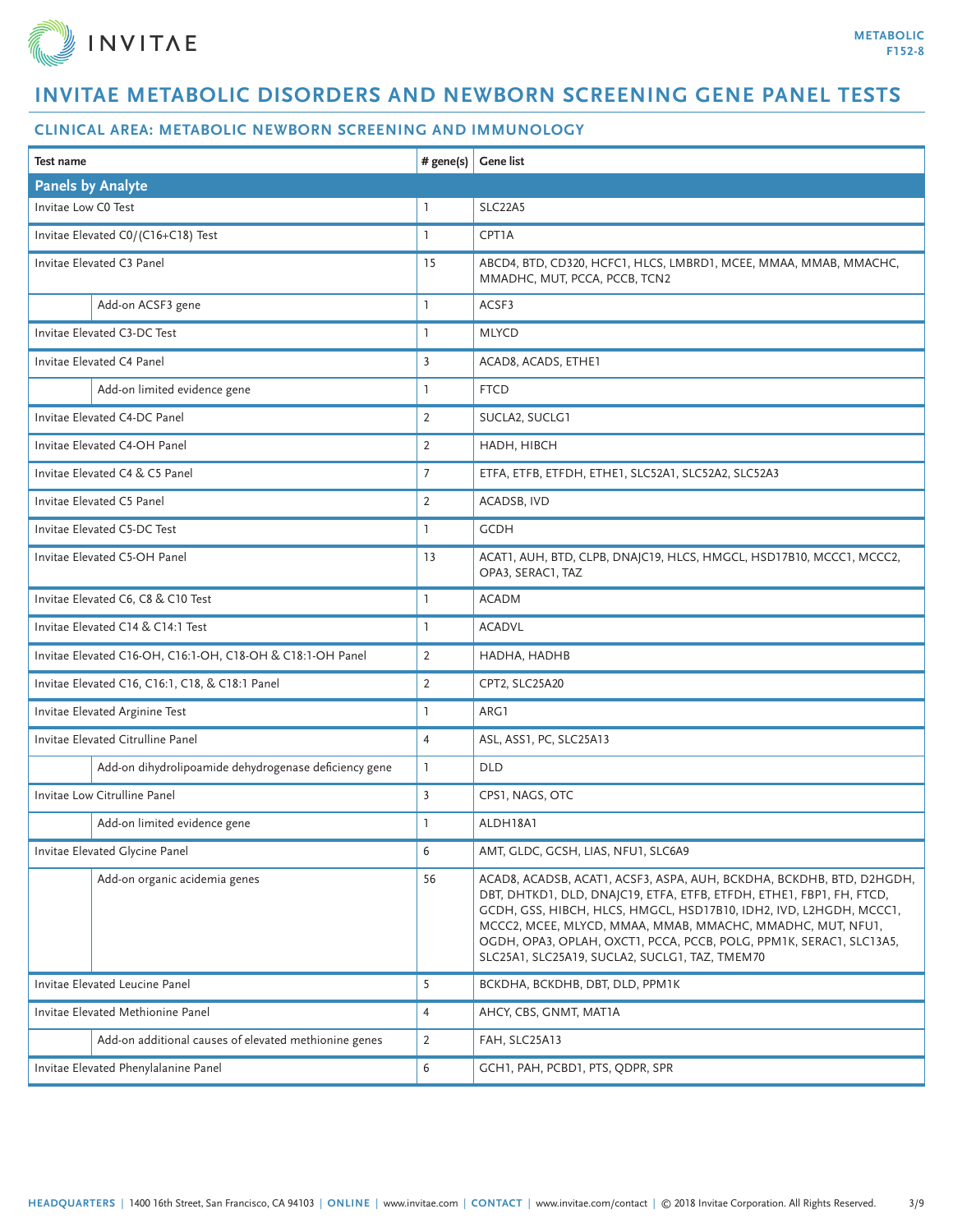

| Test name                                    |                                                                     | # gene(s)      | <b>Gene list</b>                                                                                                                                                  |
|----------------------------------------------|---------------------------------------------------------------------|----------------|-------------------------------------------------------------------------------------------------------------------------------------------------------------------|
|                                              | <b>Panels by Analyte (continued)</b>                                |                |                                                                                                                                                                   |
|                                              | Invitae Elevated Proline Panel                                      | 2              | ALDH4A1, PRODH                                                                                                                                                    |
|                                              | Invitae Elevated Succinylacetone Test                               | ı              | <b>FAH</b>                                                                                                                                                        |
|                                              | Invitae Elevated Tyrosine Panel                                     | $\overline{3}$ | FAH, HPD, TAT                                                                                                                                                     |
|                                              | Aminoacidopathies                                                   |                |                                                                                                                                                                   |
|                                              | Invitae Alkaptonuria Test                                           | 1              | <b>HGD</b>                                                                                                                                                        |
|                                              | Invitae Combined Methylmalonic Acidemia and Homocystinuria Panel    | 11             | ABCD4, AMN, CD320, CUBN, GIF, HCFC1, LMBRD1, MMACHC, MMADHC, TCN1,<br>TCN <sub>2</sub>                                                                            |
|                                              | Invitae Cystinuria Panel                                            | $\overline{3}$ | PREPL, SLC3A1, SLC7A9                                                                                                                                             |
|                                              | Invitae Disorders of Serine Biosynthesis Panel                      | 3              | PHGDH, PSAT1, PSPH                                                                                                                                                |
|                                              | Invitae Glycine Encephalopathy Panel                                | 6              | AMT, GCSH, GLDC, LIAS, NFU1, SLC6A9                                                                                                                               |
|                                              | Invitae Homocystinuria Panel                                        | $\overline{4}$ | CBS, MTHFR, MTR, MTRR                                                                                                                                             |
|                                              | Add-on combined methylmalonic acidemia and<br>homocystinuria genes  | 11             | ABCD4, AMN, CD320, CUBN, GIF, HCFC1, LMBRD1, MMACHC, MMADHC, TCN1,<br>TCN <sub>2</sub>                                                                            |
|                                              | Add-on elevated methionine genes                                    | $\overline{4}$ | AHCY, CBS, GNMT, MAT1A                                                                                                                                            |
|                                              | Invitae Hyperphenylalaninemia Panel                                 | 6              | GCH1, PAH, PCBD1, PTS, QDPR, SPR                                                                                                                                  |
|                                              | Invitae Hyperprolinemia Panel                                       | $\overline{2}$ | ALDH4A1, PRODH                                                                                                                                                    |
|                                              | Invitae Maple Syrup Urine Disease Panel                             | $\overline{4}$ | BCKDHA, BCKDHB, DBT, PPM1K                                                                                                                                        |
|                                              | Add-on DLD gene                                                     | 1              | <b>DLD</b>                                                                                                                                                        |
| Invitae Tyrosinemia Panel                    |                                                                     | $\overline{3}$ | FAH, HPD, TAT                                                                                                                                                     |
| <b>Carbohydrate Disorders</b>                |                                                                     |                |                                                                                                                                                                   |
|                                              | Invitae Galactosemia Panel                                          | 3              | GALE, GALK1, GALT                                                                                                                                                 |
|                                              | Invitae Glucose-6-Phosphate Dehydrogenase (G6PD) Deficiency Test    | $\mathbf{1}$   | G6PD                                                                                                                                                              |
|                                              | Invitae Glucose Transporter Type 1 (GLUT1) Deficiency Syndrome Test | $\mathbf{1}$   | SLC2A1                                                                                                                                                            |
|                                              | Invitae Comprehensive Glycogen Storage Disease Panel                | 23             | AGL, ALDOA, ENO3, FBP1, G6PC, GAA, GBE1, GYG1, GYS1, GYS2, LAMP2, LDHA,<br>PFKM, PGAM2, PHKA1, PHKA2, PHKB, PHKG2, PYGL, PYGM, RBCK1, SLC2A2, SLC37A4             |
|                                              | Add-on fatty acid oxidation genes                                   | 21             | ACADM, ACADS, ACADSB, ACADVL, CPT1A, CPT2, ETFA, ETFB, ETFDH, HADH<br>HADHA, HADHB, HMGCL, HMGCS2, MLYCD, NADK2, SLC22A5, SLC25A20,<br>SLC52A1, SLC52A2, SLC52A3  |
|                                              | Add-on limited evidence genes                                       | $\overline{2}$ | PGM1, POLG                                                                                                                                                        |
|                                              | Invitae Liver Glycogen Storage Disease Panel                        | 11             | AGL, FBP1, G6PC, GBE1, GYS2, PHKA2, PHKB, PHKG2, PYGL, SLC2A2, SLC37A4                                                                                            |
|                                              | Invitae Muscle Glycogen Storage Disease Panel                       | 14             | ALDOA, ENO3, GAA, GBE1, GYG1, GYS1, LAMP2, LDHA, PFKM, PGAM2, PHKA1,<br>PHKB, PYGM, RBCK1                                                                         |
|                                              | Add-on fatty acid oxidation genes                                   | 21             | ACADM, ACADS, ACADSB, ACADVL, CPT1A, CPT2, ETFA, ETFB, ETFDH, HADH,<br>HADHA, HADHB, HMGCL, HMGCS2, MLYCD, NADK2, SLC22A5, SLC25A20,<br>SLC52A1, SLC52A2, SLC52A3 |
|                                              | Add-on limited evidence genes                                       | $\overline{2}$ | PGM1, POLG                                                                                                                                                        |
| Invitae Hereditary Fructose Intolerance Test |                                                                     | 1              | <b>ALDOB</b>                                                                                                                                                      |
|                                              | Invitae Rare Carbohydrate Disorders Panel                           | 2              | FBP1, SLC5A1                                                                                                                                                      |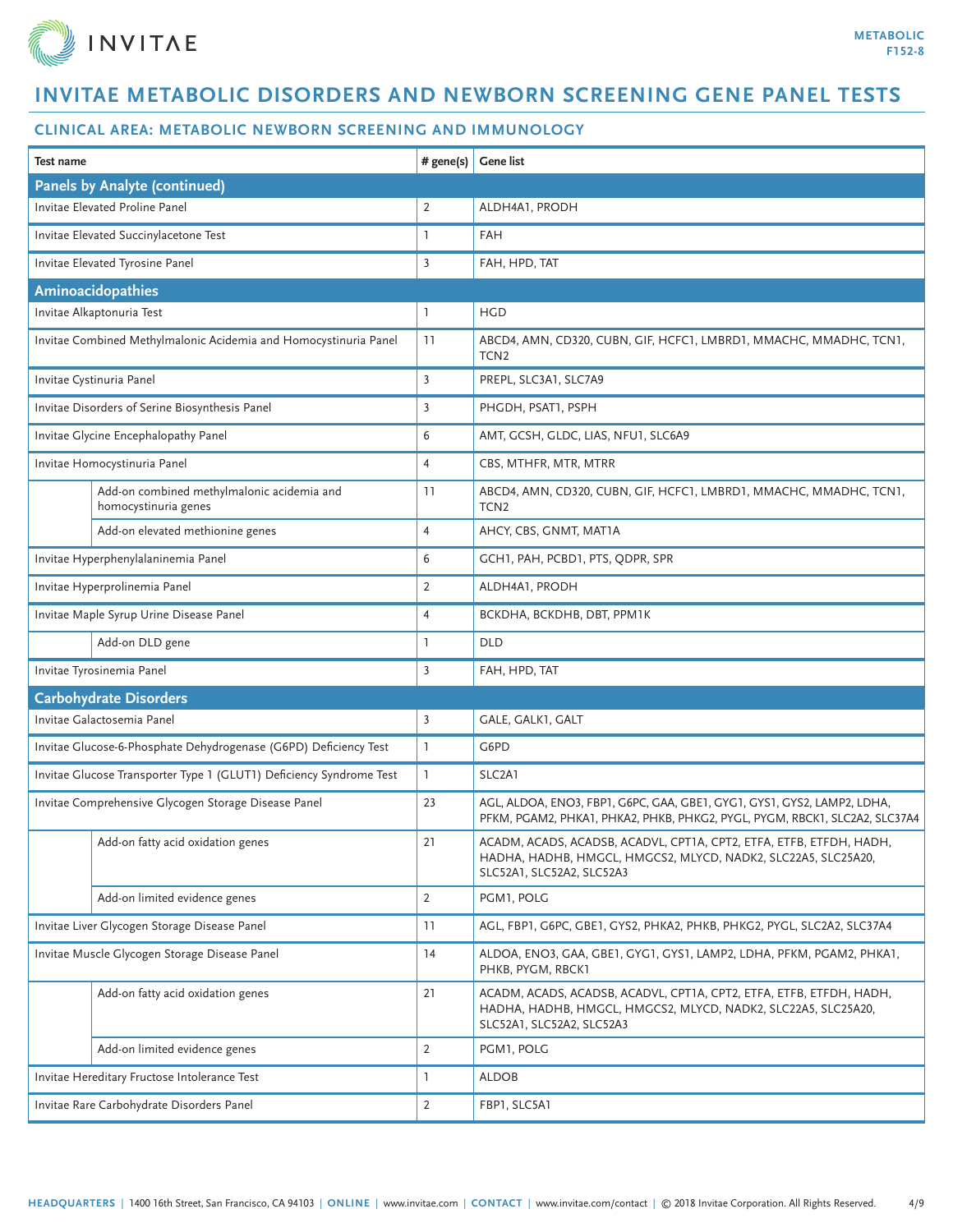

| <b>Test name</b>                   |                                                                | # gene(s)      | <b>Gene list</b>                                                                                                                                                                                                                                                                                                                                                    |  |  |
|------------------------------------|----------------------------------------------------------------|----------------|---------------------------------------------------------------------------------------------------------------------------------------------------------------------------------------------------------------------------------------------------------------------------------------------------------------------------------------------------------------------|--|--|
|                                    | <b>Cerebrotendinous Xanthomatosis</b>                          |                |                                                                                                                                                                                                                                                                                                                                                                     |  |  |
|                                    | Invitae Cerebrotendinous Xanthomatosis Test                    | 1              | CYP27A1                                                                                                                                                                                                                                                                                                                                                             |  |  |
|                                    | Add-on sitosterolemia genes                                    | $\overline{2}$ | ABCG5, ABCG8                                                                                                                                                                                                                                                                                                                                                        |  |  |
|                                    | <b>Congenital Disorders of Glycosylation</b>                   |                |                                                                                                                                                                                                                                                                                                                                                                     |  |  |
|                                    | Invitae Congenital Disorders of Glycosylation Panel            | 50             | ALG1, ALG2, ALG3, ALG6, ALG8, ALG9, ALG11, ALG12, ALG13, ATP6V0A2, B3GLCT,<br>CHST14, COG1, COG2, COG4, COG5, COG6, COG7, COG8, DHDDS, DOLK,<br>DPAGT1, DPM1, DPM2, DPM3, G6PC3, GFPT1, GMPPA, GMPPB, MAGT1, MAN1B1,<br>MGAT2, MOGS, MPDU1, MPI, NGLY1, PGM1, PGM3, PMM2, RFT1, SEC23B,<br>SLC35A1, SLC35A2, SLC35C1, SRD5A3, SSR4, ST3GAL5, TMEM165, TRIP11, TUSC3 |  |  |
|                                    | Add-on preliminary-evidence genes                              | 11             | ALG14, B4GALT1, DDOST, NUS1, PIGM, RPN2, SEC23A, SLC35A3, ST3GAL3, STT3A,<br>STT3B                                                                                                                                                                                                                                                                                  |  |  |
|                                    | Add-on disorders of O-mannosylation genes                      | 13             | B3GALNT2, B4GAT1, FKRP, FKTN, GNE, ISPD, LARGE1, POMGNT1, POMGNT2,<br>POMK, POMT1, POMT2, RXYLT1                                                                                                                                                                                                                                                                    |  |  |
|                                    | Add-on glycosylation genes not involved in N-glycosylation     | 29             | B3GALT6, B3GAT3, B4GALNT1, B4GALT7, C1GALT1C1, CHST3, CHST6, CHSY1, DSE,<br>EOGT, EXT1, EXT2, GALNT3, LFNG, PAPSS2, PIGA, PIGL, PIGM, PIGN, PIGO, PIGQ,<br>PIGT, PIGV, PIGW, POFUT1, POGLUT1, SLC26A2, SLC35D1, XYLT1                                                                                                                                               |  |  |
|                                    | <b>Creatine Biosynthesis Disorders</b>                         |                |                                                                                                                                                                                                                                                                                                                                                                     |  |  |
|                                    | Invitae Cerebral Creatine Deficiency Panel                     | 3              | GAMT, GATM, SLC6A8                                                                                                                                                                                                                                                                                                                                                  |  |  |
| <b>Cystic Fibrosis</b>             |                                                                |                |                                                                                                                                                                                                                                                                                                                                                                     |  |  |
|                                    | Invitae Cystic Fibrosis Newborn Screening Confirmation Test    | L              | <b>CFTR</b>                                                                                                                                                                                                                                                                                                                                                         |  |  |
|                                    | <b>Fatty Acid Oxidation Defects</b>                            |                |                                                                                                                                                                                                                                                                                                                                                                     |  |  |
|                                    | Invitae Fatty Acid Oxidation Defects Panel                     | 17             | ACADM, ACADS, ACADSB, ACADVL, CPT1A, CPT2, ETFA, ETFB, ETFDH, HADH,<br>HADHA, HADHB, HMGCL, HMGCS2, MLYCD, SLC22A5, SLC25A20                                                                                                                                                                                                                                        |  |  |
|                                    | Add-on 2,4-dienoyl-CoA reductase deficiency gene               | $\mathbf{1}$   | NADK <sub>2</sub>                                                                                                                                                                                                                                                                                                                                                   |  |  |
|                                    | Add-on riboflavin transporter deficiency genes                 | $\overline{3}$ | SLC52A1, SLC52A2, SLC52A3                                                                                                                                                                                                                                                                                                                                           |  |  |
|                                    | Add-on muscle glycogen storage disorders                       | 14             | ALDOA, ENO3, GAA, GBE1, GYG1, GYS1, LAMP2, LDHA, PFKM, PGAM2, PHKA1,<br>PHKB, PYGM, RBCK1                                                                                                                                                                                                                                                                           |  |  |
|                                    | Invitae Ketogenesis Disorders Panel                            | $\overline{2}$ | HMGCL, HMGCS2                                                                                                                                                                                                                                                                                                                                                       |  |  |
|                                    | Invitae Ketolysis Disorders Panel                              | $\overline{2}$ | ACAT1, OXCT1                                                                                                                                                                                                                                                                                                                                                        |  |  |
|                                    | Invitae Medium Chain Acyl-CoA Dehydrogenase Deficiency Test    | 1              | <b>ACADM</b>                                                                                                                                                                                                                                                                                                                                                        |  |  |
|                                    | Invitae Multiple Acyl-CoA Dehydrogenase Deficiency Panel       | 3              | ETFA, ETFB, ETFDH                                                                                                                                                                                                                                                                                                                                                   |  |  |
|                                    | Add-on riboflavin transporter deficiency genes                 | $\overline{3}$ | SLC52A1, SLC52A2, SLC52A3                                                                                                                                                                                                                                                                                                                                           |  |  |
|                                    | Invitae Very Long Chain Acyl-CoA Dehydrogenase Deficiency Test | 1              | <b>ACADVL</b>                                                                                                                                                                                                                                                                                                                                                       |  |  |
| <b>Lysosomal Storage Disorders</b> |                                                                |                |                                                                                                                                                                                                                                                                                                                                                                     |  |  |
|                                    | Invitae Comprehensive Lysosomal Storage Disorders Panel        | 48             | AGA, ARSA, ARSB, ASAH1, CLN2 (TPP1), CLN3, CLN5, CLN6, CLN8, CTNS, CTSA,<br>CTSD, CTSK, FUCA1, GAA, GALC, GALNS, GLA, GLB1, GM2A, GNPTAB, GNPTG,<br>GNS, GUSB, HEXA, HEXB, HGSNAT, HYAL1, IDS, IDUA, KCTD7, LAMP2, LIPA,<br>MAN2B1, MANBA, MCOLN1, MFSD8, NAGA, NAGLU, NEU1, NPC1, NPC2, PPT1,<br>PSAP, SGSH, SLC17A5, SMPD1, SUMF1                                 |  |  |
|                                    | Add-on chitotriosidase deficiency gene                         | 1              | CHIT1                                                                                                                                                                                                                                                                                                                                                               |  |  |
|                                    | Add-on preliminary-evidence gene                               | $\mathbf{1}$   | ATP13A2                                                                                                                                                                                                                                                                                                                                                             |  |  |
|                                    | Add-on adult-onset neuronal ceroid lipofuscinoses genes        | $\overline{3}$ | CTSF, DNAJC5, GRN                                                                                                                                                                                                                                                                                                                                                   |  |  |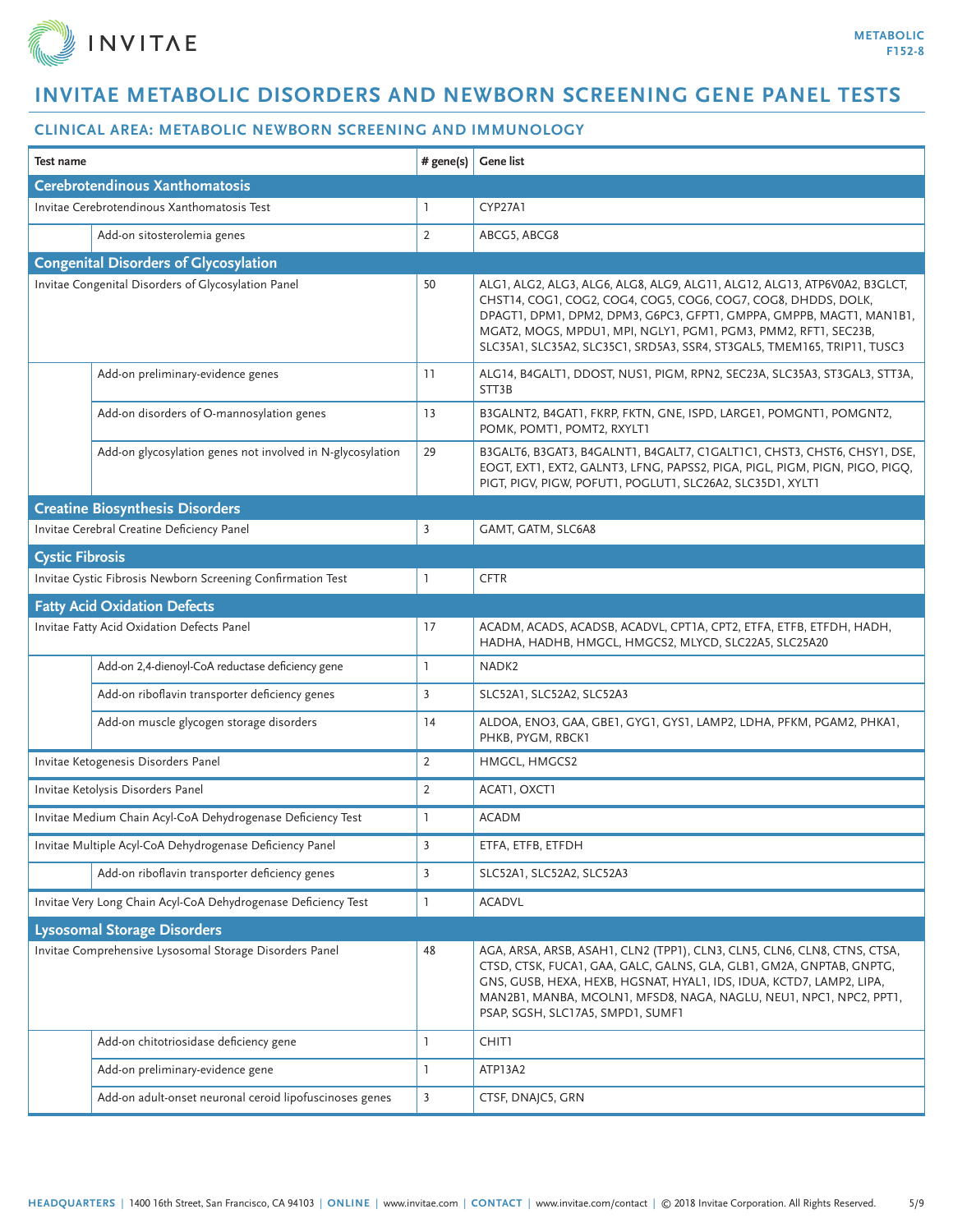

| # gene(s)<br>Test name                                            |                | <b>Gene list</b>                                                                                    |  |  |
|-------------------------------------------------------------------|----------------|-----------------------------------------------------------------------------------------------------|--|--|
| <b>Lysosomal Storage Disorders (continued)</b>                    |                |                                                                                                     |  |  |
| Invitae Cystinosis Test                                           | <b>T</b>       | <b>CTNS</b>                                                                                         |  |  |
| Invitae Farber Lipogranulomatosis Test                            | 1              | ASAH1                                                                                               |  |  |
| Invitae Fabry Disease Test                                        | 1              | <b>GLA</b>                                                                                          |  |  |
| Invitae GM2 Gangliosidosis Panel                                  | 3              | GM2A, HEXA, HEXB                                                                                    |  |  |
| Invitae Krabbe Disease Test                                       | 1              | <b>GALC</b>                                                                                         |  |  |
| Add-on prosaposin deficiency gene                                 | 1              | <b>PSAP</b>                                                                                         |  |  |
| Invitae Lysosomal Acid Lipase Deficiency Test                     | 1              | <b>LIPA</b>                                                                                         |  |  |
| Invitae Metachromatic Leukodystrophy Panel                        | 3              | ARSA, PSAP, SUMF1                                                                                   |  |  |
| Add-on generalized leukodystrophies genes                         | $\overline{4}$ | ASPA, GALC, HEXA, HEXB                                                                              |  |  |
| Invitae Mucolipidosis Panel                                       | $\overline{4}$ | GNPTAB, GNPTG, MCOLN1, NEU1                                                                         |  |  |
| Invitae Comprehensive Mucopolysaccharidoses (MPS) Panel           | 11             | ARSB, GALNS, GLB1, GNS, GUSB, HGSNAT, HYAL1, IDS, IDUA, NAGLU, SGSH                                 |  |  |
| Add-on mucolipidosis and oligosaccharidoses genes                 | 12             | AGA, CTSA, CTSK, FUCA1, GNPTAB, GNPTG, MAN2B1, MANBA, MCOLN1, NAGA,<br>NEU1, SLC17A5                |  |  |
| Invitae Mucopolysaccharidosis Type I (MPS I) Test                 | $\mathbf{1}$   | <b>IDUA</b>                                                                                         |  |  |
| Add-on clinically overlapping lysosomal storage disorder<br>genes | 5              | ARSB, GNPTAB, GUSB, IDS, SUMF1                                                                      |  |  |
| Invitae Mucopolysaccharidosis Type II Test                        |                | IDS                                                                                                 |  |  |
| Add-on clinically overlapping genes                               | $\overline{4}$ | GNPTAB, GUSB, IDUA, SUMF1                                                                           |  |  |
| Invitae Mucopolysaccharidosis Type III (MPS III) Panel            | $\overline{4}$ | GNS, HGSNAT, NAGLU, SGSH                                                                            |  |  |
| Invitae Mucopolysaccharidosis Type IV (MPS IV) Panel              | $\overline{2}$ | GALNS, GLB1                                                                                         |  |  |
| Add-on multiple sulfatase deficiency gene                         | 1              | SUMF1                                                                                               |  |  |
| Invitae Multiple Sulfatase Deficiency Test                        | $\mathbf{1}$   | SUMF1                                                                                               |  |  |
| Add-on mucolipidosis and mucopolysaccharidosis genes              | 15             | ARSB, GALNS, GLB1, GNPTAB, GNPTG, GNS, GUSB, HGSNAT, HYAL1, IDS, IDUA,<br>MCOLN1, NAGLU, NEU1, SGSH |  |  |
| Invitae Comprehensive Neuronal Ceroid Lipofuscinoses Panel        | 9              | CLN2 (TPP1), CLN3, CLN5, CLN6, CLN8, CTSD, KCTD7, MFSD8, PPT1                                       |  |  |
| Add-on preliminary-evidence gene                                  | $\mathbf{1}$   | ATP13A2                                                                                             |  |  |
| Add-on adult-onset neuronal ceroid lipofuscinoses genes           | $\overline{3}$ | CTSF, DNAJC5, GRN                                                                                   |  |  |
| Invitae Niemann-Pick Disease Types A and B Test                   | 1              | SMPD1                                                                                               |  |  |
| Add-on chitotriosidase deficiency gene                            | 1              | <b>CHIT1</b>                                                                                        |  |  |
| Invitae Niemann-Pick Type C Panel                                 | 2              | NPC1, NPC2                                                                                          |  |  |
| Add-on lysosomal acid lipase deficiency gene                      | 1              | LIPA                                                                                                |  |  |
| Add-on chitotriosidase deficiency gene                            | 1              | CHIT1                                                                                               |  |  |
| Invitae Oligosaccharidoses Panel                                  | 8              | AGA, CTSA, CTSK, FUCA1, MAN2B1, MANBA, NAGA, SLC17A5                                                |  |  |
| Add-on mucolipidosis and mucopolysaccharidosis genes              | 15             | ARSB, GALNS, GLB1, GNPTAB, GNPTG, GNS, GUSB, HGSNAT, HYAL1, IDS, IDUA,<br>MCOLN1, NAGLU, NEU1, SGSH |  |  |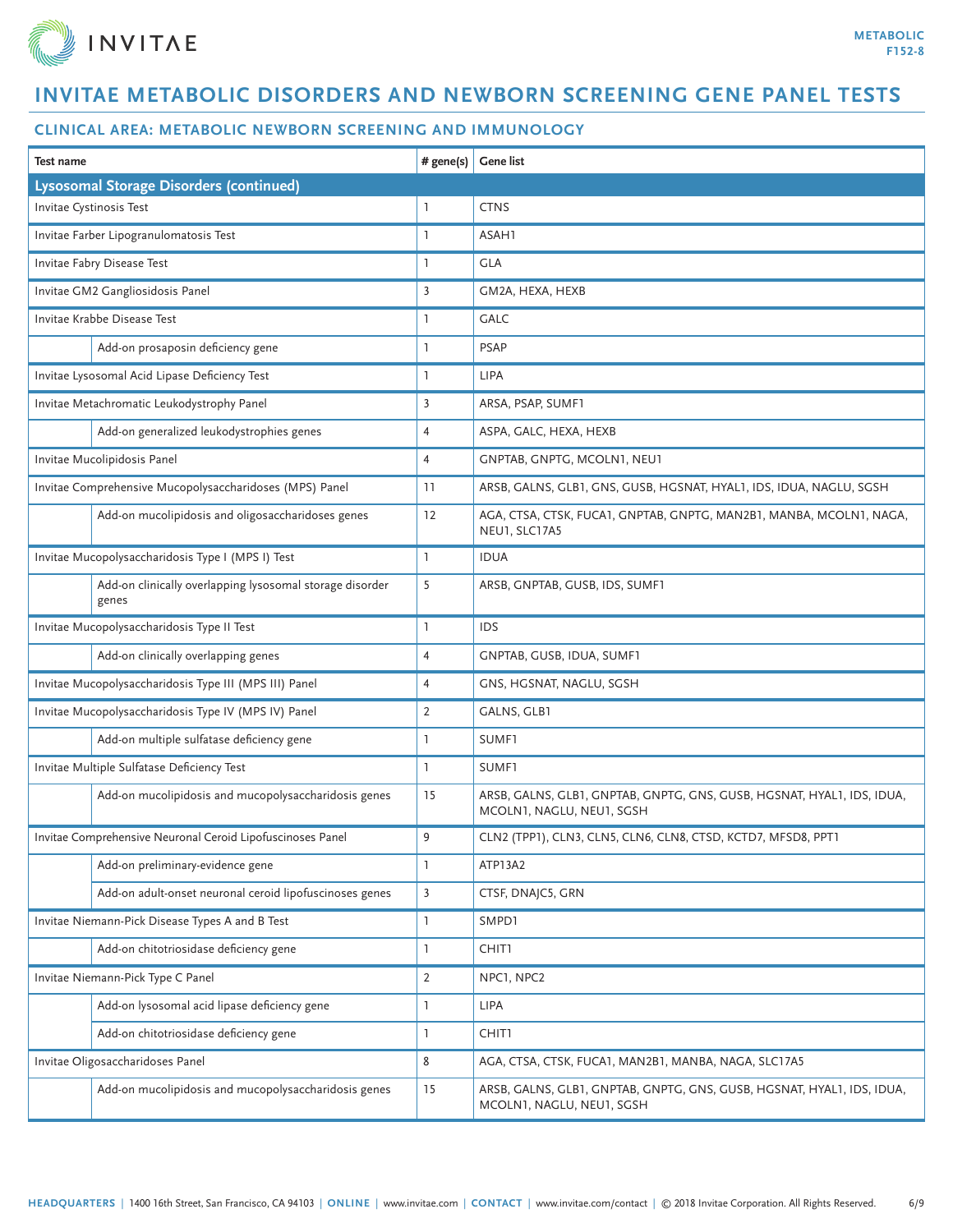

| Test name                             |                                                                    | # gene(s)      | <b>Gene list</b>                                                                                                                                                                                                                                                                                                                                       |
|---------------------------------------|--------------------------------------------------------------------|----------------|--------------------------------------------------------------------------------------------------------------------------------------------------------------------------------------------------------------------------------------------------------------------------------------------------------------------------------------------------------|
|                                       | <b>Lysosomal Storage Disorders (continued)</b>                     |                |                                                                                                                                                                                                                                                                                                                                                        |
|                                       | Invitae Pompe Disease Test                                         | 1              | <b>GAA</b>                                                                                                                                                                                                                                                                                                                                             |
|                                       | Add-on Danon disease gene                                          | $\mathbf{1}$   | LAMP <sub>2</sub>                                                                                                                                                                                                                                                                                                                                      |
|                                       | Add-on primary carnitine deficiency gene                           | $\mathbf{1}$   | SLC22A5                                                                                                                                                                                                                                                                                                                                                |
|                                       | Invitae Prosaposin Deficiency Test                                 | 1              | <b>PSAP</b>                                                                                                                                                                                                                                                                                                                                            |
|                                       | Invitae Sandhoff Disease Test                                      | $\mathbf{1}$   | <b>HEXB</b>                                                                                                                                                                                                                                                                                                                                            |
|                                       | Add-on Tay-Sachs disease gene                                      | $\mathbf{1}$   | <b>HEXA</b>                                                                                                                                                                                                                                                                                                                                            |
|                                       | Invitae Tay-Sachs Disease Test                                     | $\mathbf{1}$   | <b>HEXA</b>                                                                                                                                                                                                                                                                                                                                            |
|                                       | Add-on Sandhoff disease gene                                       | 1              | <b>HEXB</b>                                                                                                                                                                                                                                                                                                                                            |
|                                       | <b>Metal Transport Disorders</b>                                   |                |                                                                                                                                                                                                                                                                                                                                                        |
|                                       | Invitae ATP7A-Related Disorders Test                               | $\mathbf{1}$   | ATP7A                                                                                                                                                                                                                                                                                                                                                  |
|                                       | Invitae Copper Metabolism Disorders Panel                          | 5              | AP1S1, ATP7A, ATP7B, CP, SLC33A1                                                                                                                                                                                                                                                                                                                       |
|                                       | Invitae Wilson Disease Test                                        | L              | ATP7B                                                                                                                                                                                                                                                                                                                                                  |
|                                       | <b>Neurotransmitter Disorders</b>                                  |                |                                                                                                                                                                                                                                                                                                                                                        |
|                                       | Invitae Neurotransmitter Disorders Panel                           | 27             | ABAT, ALDH5A1, ALDH7A1, AMT, ARHGEF9, DBH, DDC, GAD1, GCH1, GCSH,<br>GLDC, GLRA1, GLRB, GPHN, MAOA, PCBD1, PHGDH, PNPO, PSAT1, PSPH, PTS,<br>QDPR, SLC25A22, SLC6A3, SLC6A5, SPR, TH                                                                                                                                                                   |
|                                       | Add-on neurodegeneration with brain iron accumulation<br>genes     | 10             | ATP13A2, C19orf12, COASY, CP, DCAF17, FA2H, FTL, PANK2, PLA2G6, WDR45                                                                                                                                                                                                                                                                                  |
|                                       | Invitae Hereditary Hyperekplexia Panel                             | 6              | ARHGEF9, CLPB, GLRA1, GLRB, GPHN, SLC6A5                                                                                                                                                                                                                                                                                                               |
| <b>Organic Acidemias</b>              |                                                                    |                |                                                                                                                                                                                                                                                                                                                                                        |
|                                       | Invitae Organic Acidemias Panel                                    | 49             | ACAD8, ACADSB, ACAT1, ACSF3, ASPA, AUH, BCKDHA, BCKDHB, BTD, D2HGDH,<br>DBT, DNAJC19, ETFA, ETFB, ETFDH, ETHE1, FBP1, FTCD, GCDH, GSS, HIBCH,<br>HLCS, HMGCL, HSD17B10, IDH2, IVD, L2HGDH, MCCC1, MCCC2, MCEE, MLYCD,<br>MMAA, MMAB, MMACHC, MMADHC, MUT, OPA3, OPLAH, OXCT1, PCCA, PCCB,<br>POLG, PPM1K, SERAC1, SLC25A1, SUCLA2, SUCLG1, TAZ, TMEM70 |
|                                       | Add-on Kreb cycle defect genes                                     | $\overline{7}$ | DHTKD1, DLD, FH, NFU1, OGDH, SLC13A5, SLC25A19                                                                                                                                                                                                                                                                                                         |
|                                       | Invitae 2-Hydroxyglutaric Aciduria Panel                           | $\overline{4}$ | D2HGDH, IDH2, L2HGDH, SLC25A1                                                                                                                                                                                                                                                                                                                          |
|                                       | Invitae 3-Methylcrotonyl CoA Carboxylase Panel                     | $\overline{2}$ | MCCC1, MCCC2                                                                                                                                                                                                                                                                                                                                           |
|                                       | Invitae 3-Methylglutaconic Aciduria Panel                          | 8              | AUH, CLPB, CPS1, DNAJC19, OPA3, SERAC1, TAZ, TMEM70                                                                                                                                                                                                                                                                                                    |
|                                       | Invitae Barth Syndrome Test                                        | $\mathbf{1}$   | <b>TAZ</b>                                                                                                                                                                                                                                                                                                                                             |
|                                       | Invitae Biotinidase Deficiency Test                                | $\mathbf{1}$   | <b>BTD</b>                                                                                                                                                                                                                                                                                                                                             |
| Invitae Canavan Disease Test          |                                                                    | 1              | ASPA                                                                                                                                                                                                                                                                                                                                                   |
| Invitae Glutaric Acidemia Type I Test |                                                                    | $\mathbf{1}$   | <b>GCDH</b>                                                                                                                                                                                                                                                                                                                                            |
|                                       | Invitae Combined Methylmalonic Acidemia and Homocystinuria Panel   | 11             | ABCD4, AMN, CD320, CUBN, GIF, HCFC1, LMBRD1, MMACHC, MMADHC, TCN1,<br>TCN <sub>2</sub>                                                                                                                                                                                                                                                                 |
| Invitae Methylmalonic Acidemia Panel  |                                                                    | $\overline{7}$ | MMAA, MMAB, MMADHC, MCEE, MUT, SUCLA2, SUCLG1                                                                                                                                                                                                                                                                                                          |
|                                       | Add-on combined malonic and methylmalonic acidemia<br>gene         | $\mathbb{I}$   | ACSF3                                                                                                                                                                                                                                                                                                                                                  |
|                                       | Add-on combined methylmalonic acidemia and<br>homocystinuria genes | 10             | ABCD4, AMN, CD320, CUBN, GIF, HCFC1, LMBRD1, MMACHC, TCN1, TCN2                                                                                                                                                                                                                                                                                        |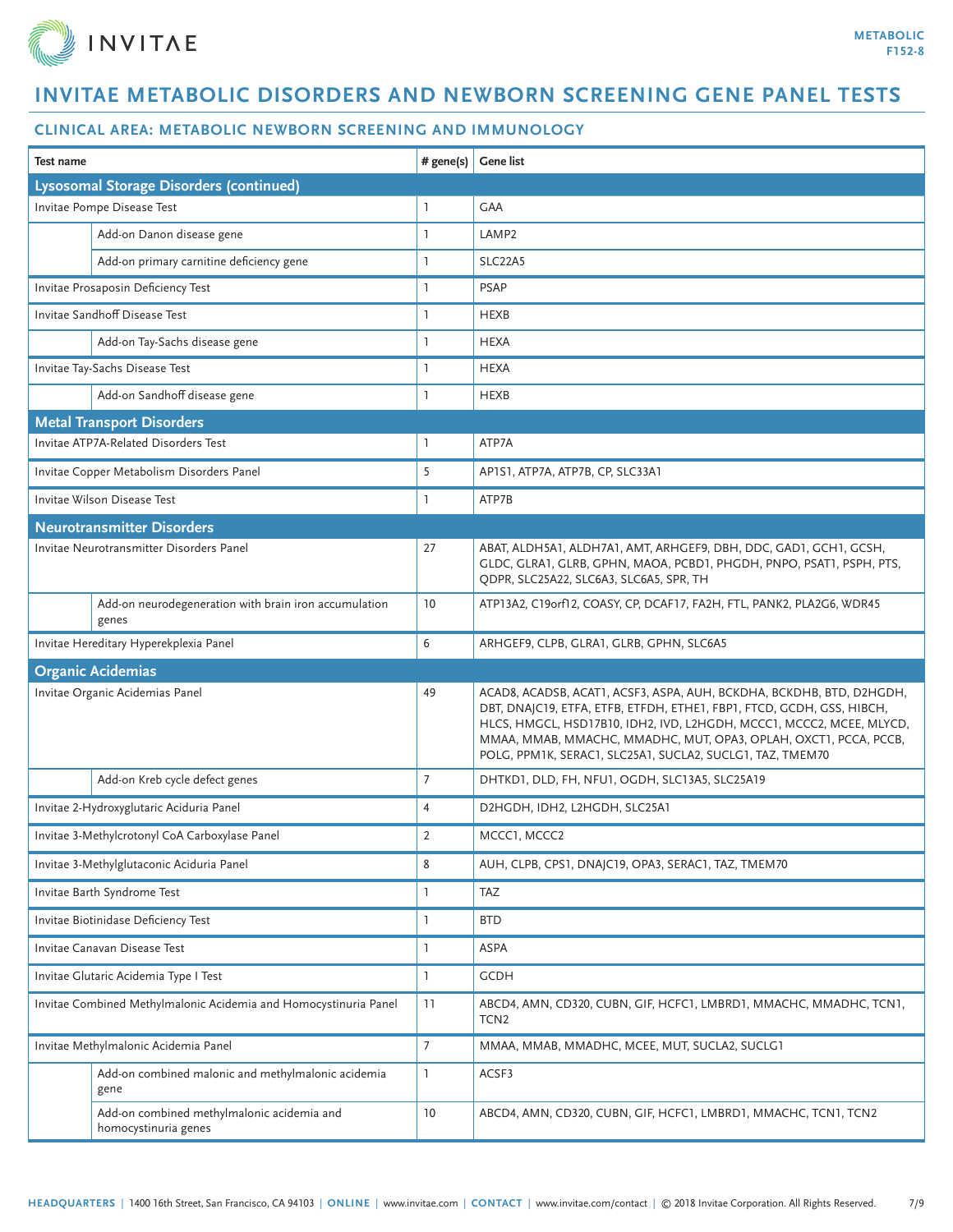

| <b>Test name</b>                                       |                                                                | # gene(s)      | <b>Gene list</b>                                                                                        |
|--------------------------------------------------------|----------------------------------------------------------------|----------------|---------------------------------------------------------------------------------------------------------|
|                                                        | <b>Organic Acidemias (continued)</b>                           |                |                                                                                                         |
|                                                        | Invitae Multiple Acyl-CoA Dehydrogenase (MAD) Deficiency Panel | 3              | ETFA, ETFB, ETFDH                                                                                       |
|                                                        | Add-on riboflavin transporter deficiency genes                 | $\overline{3}$ | SLC52A1, SLC52A2, SLC52A3                                                                               |
|                                                        | Invitae Multiple Carboxylase Deficiency Panel                  | $\overline{2}$ | <b>BTD, HLCS</b>                                                                                        |
|                                                        | Invitae Propionic Acidemia Panel                               | $\overline{2}$ | PCCA, PCCB                                                                                              |
|                                                        | Add-on methylmalonic acidemia genes                            | 5              | MMAA, MMAB, MMADHC, MMACHC, MUT                                                                         |
|                                                        | Add-on multiple carboxylase deficiency genes                   | 2              | BTD, HLCS                                                                                               |
|                                                        | <b>Peroxisomal Disorders</b>                                   |                |                                                                                                         |
|                                                        | Invitae Adult Refsum Disease Panel                             | 2              | PEX7, PHYH                                                                                              |
|                                                        | Invitae Rhizomelic Chondrodysplasia Punctata Spectrum Panel    | $\overline{3}$ | AGPS, GNPAT, PEX7                                                                                       |
|                                                        | Invitae X-linked Adrenoleukodystrophy (X-ALD) Test             | $\mathbf{1}$   | ABCD1                                                                                                   |
|                                                        | Add-on peroxisomal acyl-CoA oxidase (ACOX1) deficiency<br>gene | $\mathbf{1}$   | ACOX1                                                                                                   |
|                                                        | Add-on elevated very long chain fatty acids genes              | 13             | HSD17B4, PEX1, PEX2, PEX3, PEX5, PEX6, PEX10, PEX12, PEX13, PEX14, PEX16,<br>PEX19, PEX26               |
| Invitae Zellweger Spectrum Disorder Panel              |                                                                | 15             | ACOX1, AMACR, HSD17B4, PEX1, PEX10, PEX12, PEX13, PEX14, PEX16, PEX19, PEX2,<br>PEX26, PEX3, PEX5, PEX6 |
| <b>Purine Metabolism Disorders</b>                     |                                                                |                |                                                                                                         |
|                                                        | Invitae Purine Metabolism Disorders Panel                      | 9              | ADA, ADSL, AMPD1, HPRT1, GPHN, MOCOS, MOCS1, PNP, XDH                                                   |
|                                                        | Add-on sulfite oxidase deficiency gene                         | $\mathbf{1}$   | <b>SUOX</b>                                                                                             |
|                                                        | Invitae Lesch-Nyhan Syndrome Test                              | $\mathbf{1}$   | HPRT1                                                                                                   |
|                                                        | Pyruvate Metabolism and Tricarboxylic Acid Cycle Defects       |                |                                                                                                         |
|                                                        | Invitae 2-Ketoglutarate Dehydrogenase Deficiency Panel         | $\overline{3}$ | DLD, OGDH, SLC25A19                                                                                     |
|                                                        | Add-on alpha-ketoadipic acid dehydrogenase deficiency gene     | $\mathbf{1}$   | DHTKD1                                                                                                  |
|                                                        | Invitae Citrate Transporter Deficiency Test                    | $\mathbf{1}$   | <b>SLC13A5</b>                                                                                          |
| Invitae Dihydrolipoamide Dehydrogenase Deficiency Test |                                                                | $\mathbf{1}$   | <b>DLD</b>                                                                                              |
|                                                        | Invitae Fumarase Deficiency Test                               | $\mathbf{1}$   | FH.                                                                                                     |
|                                                        | Invitae Pyruvate Carboxylase Deficiency Test                   | $\mathbf{1}$   | PC                                                                                                      |
|                                                        | Invitae Pyruvate Dehydrogenase Deficiency Panel                | 8              | DLAT, DLD, LIAS, MPC1, PDHA1, PDHB, PDHX, PDP1                                                          |